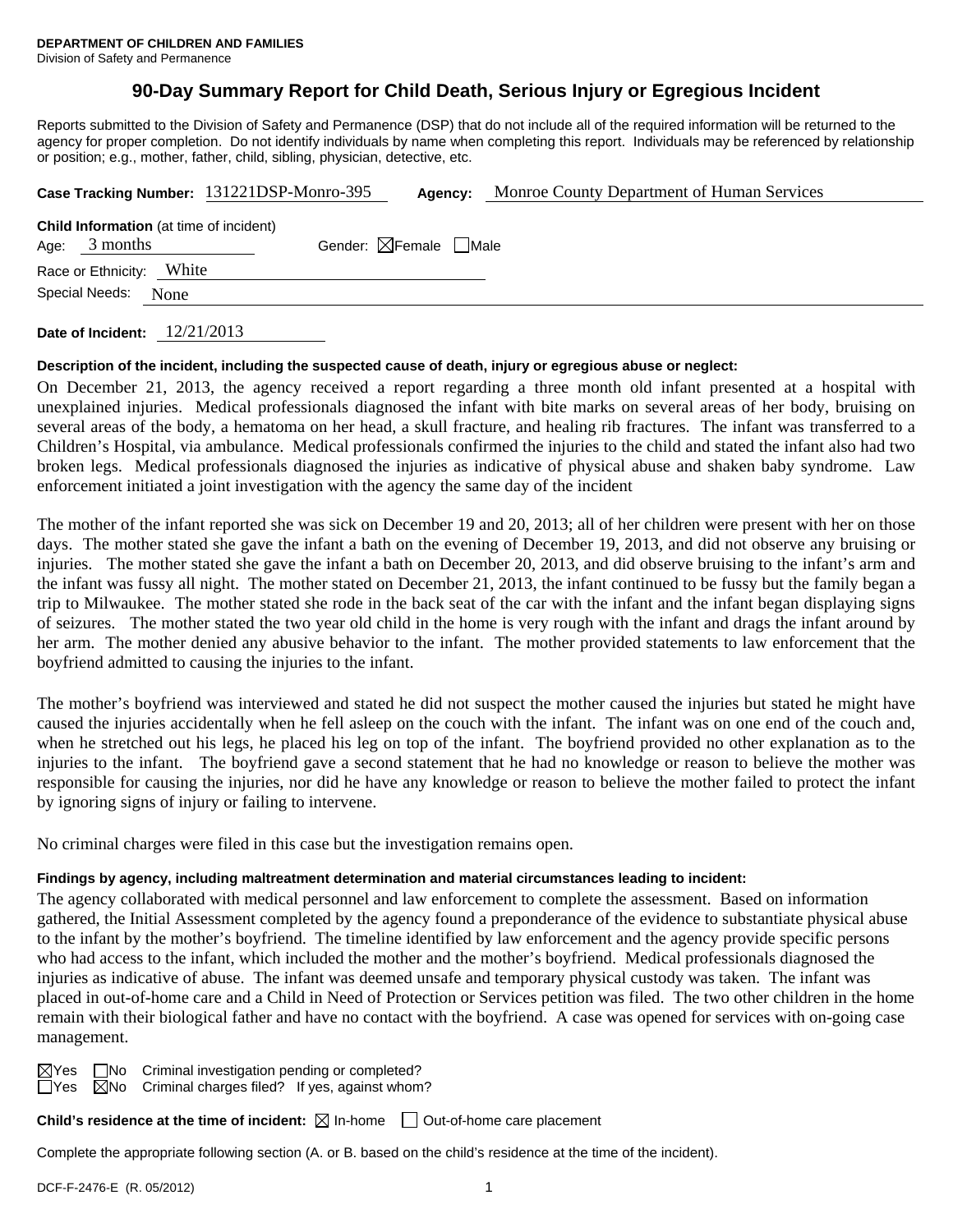#### **A. Children residing at home at the time of the incident:**

**Description of the child's family** (includes household members, noncustodial parent and other children that have visitation with the child and / or in the child's family home):

 At the time of the incident, the infant resided in the home with her mother, the mother's boyfriend, five year old sibling, and three year old sibling. The father of the three children resided in a separate residence and visited with the children daily.

**Yes No Statement of Services:** Were services under ch. 48 or ch. 938 being provided to the child, any member of the child's family or alleged maltreater at the time of the incident, including any referrals received by the agency or reports being investigated at time of incident?

## **If "Yes", briefly describe the type of services, date(s) of last contact between agency and recipient(s) of those services, and the person(s) receiving those services:**

N/A

**Summary of all involvement in services as adults under ch. 48 or ch. 938 by child's parents or alleged maltreater in the previous five years:** (Does not include the current incident.) None

**Summary of actions taken by the agency under ch. 48, including any investigation of a report or referrals to services involving the child, any member of the child's family living in this household and the child's parents and alleged maltreater.** (Does not include the current incident.)

(Note: Screened out reports listed in this section may include only the date of the report, screening decision, and if a referral to services occurred at Access. Reports that do not constitute a reasonable suspicion of maltreatment or a reason to believe that the child is threatened with harm are not required to be screened in for an initial assessment, and no further action is required by the agency.) None

#### **Summary of any investigation involving the child, any member of the child's family and alleged maltreater conducted under ch. 48 or ch. 938 and any services provided to the child and child's family since the date of the incident:**

The agency collaborated with medical personnel and law enforcement to complete the assessment. Based on information gathered, the Initial Assessment completed by the agency found a preponderance of the evidence to substantiate physical abuse to the infant by the mother's boyfriend. The timeline identified by law enforcement and the agency provide specific persons who had access to the infant, which included the mother and the mother's boyfriend. Medical professionals diagnosed the injuries as indicative of abuse. The infant was deemed unsafe and temporary physical custody was taken. The infant was placed in out-of-home care and a Child in Need of Protection or Services petition was filed. The two other children in the home remain with their biological father and have no contact with the boyfriend. A case was opened for services with on-going case management. Visits began as supervised and have moved to unsupervised with the mother. The boyfriend of the mother is no longer in the home and has no access to any of the children.

## **B. Children residing in out-of-home (OHC) placement at time of incident:**

# **Description of the OHC placement and basis for decision to place child there:**

N/A.

## **Description of all other persons residing in the OHC placement home:**

N/A

**Licensing history:** Including type of license, duration of license, summary of any violations by licensee or an employee of licensee that constitutes a substantial failure to protect and promote the welfare of the child. N/A

| Summary of any actions taken by agency in response to the incident: (Check all that apply.) |                                                      |  |                                                   |  |  |  |
|---------------------------------------------------------------------------------------------|------------------------------------------------------|--|---------------------------------------------------|--|--|--|
|                                                                                             | Screening of Access report                           |  | Attempted or successful reunification             |  |  |  |
| XMMMMM                                                                                      | Protective plan implemented                          |  | Referral to services                              |  |  |  |
|                                                                                             | Initial assessment conducted                         |  | Transportation assistance                         |  |  |  |
|                                                                                             | Safety plan implemented                              |  | Collaboration with law enforcement                |  |  |  |
|                                                                                             | Temporary physical custody of child                  |  | Collaboration with medical professionals          |  |  |  |
|                                                                                             | Petitioned for court order / CHIPS (child in need of |  | Supervised visitation                             |  |  |  |
|                                                                                             | protection or services)                              |  | Case remains open for services                    |  |  |  |
|                                                                                             | Placement into foster home                           |  | Case closed by agency                             |  |  |  |
| $\boxtimes$                                                                                 | <b>Placement with relatives</b>                      |  | Initiated efforts to address or enhance community |  |  |  |
| $\boxtimes$                                                                                 | Ongoing Services case management                     |  | collaboration on CA/N cases                       |  |  |  |